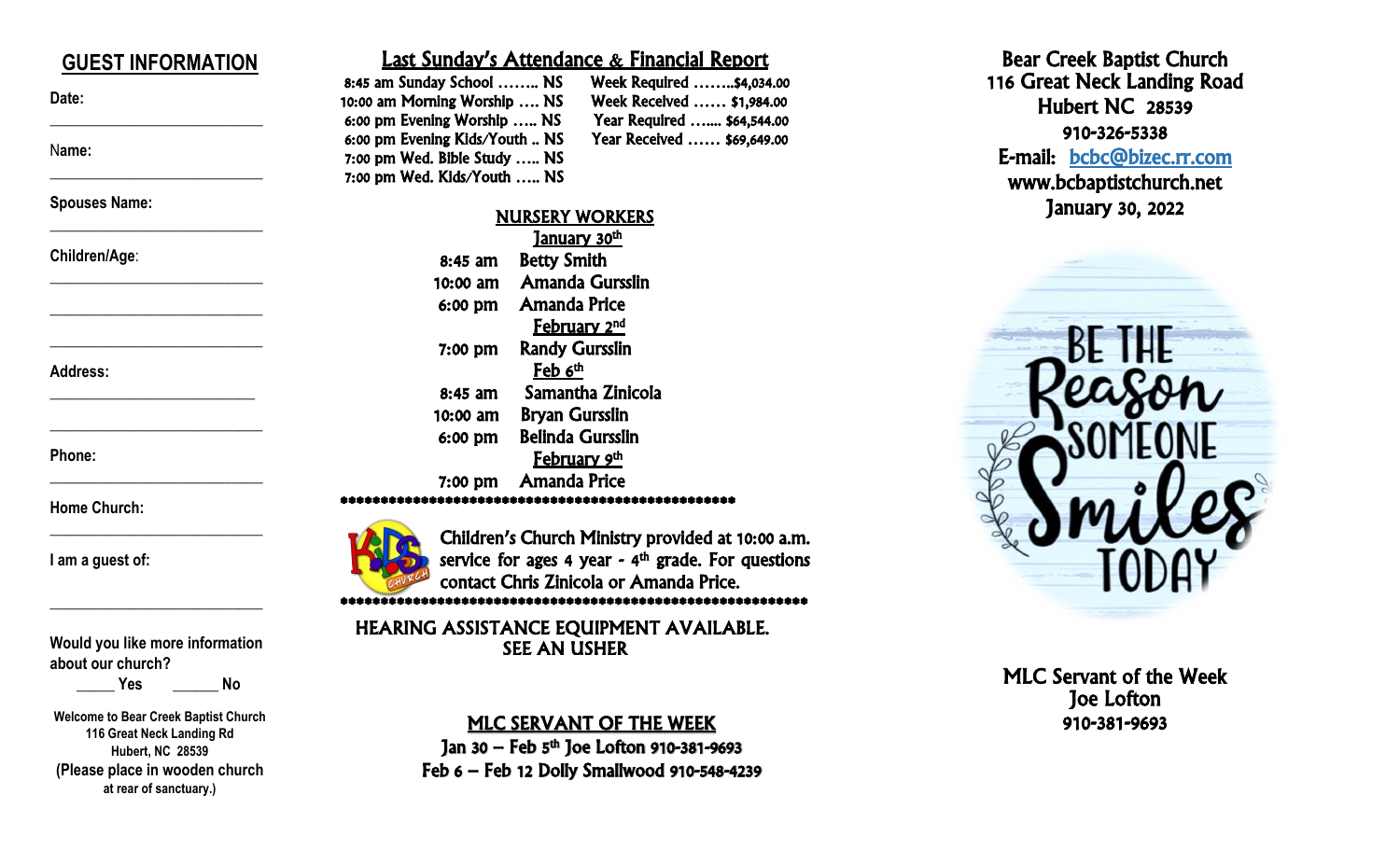### Bear Creek Baptist Church 10:00 am

Song…….…… "Standing on the Promises"………….. 687

Announcements/Prayer………………………... Chris Price

Song/Offerings……… "O, How I Love Jesus………… 137

Special Music………..……………………………………

Message……………………………………. Gregory Biggs

Invitation Song……… "Solid Rock" ………………… 436

Benediction…………………………………… Joe Lofton

Postlude…………………………………………………..



**CURRENT REQUESTS ONGOING NEEDS Maurice Andrews Family\*** Don Collins<br>**Dennis Haynes\*** Susan Harper Dennis Haynes\*<br>John Kissick\* John Kissick\* Barbara Hathaway Schools/Students/Teachers Katherine Pierce<br>Albert & Kathia Smith Keith & Connie I **James Tarwater\*** 

Kelly Maxwell

Keith  $&$  Connie Richardson<br>Betty Rochelle Mike Toms Scott Cody Whaley Camron Yopp Phyllis Young

HOSPITAL<br>
1.B. Cannon\* Shirley Gillette **Shirley Gillette** 

#### SENIOR ADULT/SHUT- IN

Sarah Bancroft Jack & Lu Bauer Linzey Bell<br>Daisy Burns Dovce Campbell Darwin Chivers Daisy Burns Joyce Campbell Jessie Eason Judy Goad Lucille Jarman Milton/Cathy Kale Abe Lincoln Kathy Martinez<br>
Linda Matthews Ianice Morton Gail Weir **Lanice Morton Gail Weir** 

Unless names are resubmitted it will remain on the Prayer List for only one month.

\*Indicates newly added to the list.

# **PRAYER REQUESTS DATE**: \_\_\_\_\_\_\_\_\_\_\_\_\_\_\_\_\_\_\_\_\_\_\_\_  **NAME:** \_\_\_\_\_\_\_\_\_\_\_\_\_\_\_\_\_\_\_\_\_\_\_\_  **NEED:**\_\_\_\_\_\_\_\_\_\_\_\_\_\_\_\_\_\_\_\_\_\_\_\_ \_\_\_\_\_\_\_\_\_\_\_\_\_\_\_\_\_\_\_\_\_\_\_\_\_\_\_\_\_\_ **NAME:**  $\blacksquare$  **NEED:** \_\_\_\_\_\_\_\_\_\_\_\_\_\_\_\_\_\_\_\_\_\_\_\_  **NAME:** \_\_\_\_\_\_\_\_\_\_\_\_\_\_\_\_\_\_\_\_\_\_\_  **NEED:** \_\_\_\_\_\_\_\_\_\_\_\_\_\_\_\_\_\_\_\_\_\_\_ \_\_\_\_\_\_\_\_\_\_\_\_\_\_\_\_\_\_\_\_\_\_\_\_\_\_\_\_\_\_\_  **Prayer requested by:**  $\overline{\phantom{a}}$  ,  $\overline{\phantom{a}}$  ,  $\overline{\phantom{a}}$  ,  $\overline{\phantom{a}}$  ,  $\overline{\phantom{a}}$  ,  $\overline{\phantom{a}}$  ,  $\overline{\phantom{a}}$  ,  $\overline{\phantom{a}}$  ,  $\overline{\phantom{a}}$  ,  $\overline{\phantom{a}}$  ,  $\overline{\phantom{a}}$  ,  $\overline{\phantom{a}}$  ,  $\overline{\phantom{a}}$  ,  $\overline{\phantom{a}}$  ,  $\overline{\phantom{a}}$  ,  $\overline{\phantom{a}}$  **(Please give contact information.) Would you like your request to be put on the Prayer Chain? \_\_\_\_\_\_ Yes \_\_\_\_\_\_ No Would you like your request listed on the bulletin Prayer List? \_\_\_\_\_ Yes \_\_\_\_\_ No**

 **Anyone wishing to place a name on the Prayer Chain during the week should contact the church at 910-326-5338 or email [bcbc@bizec.rr.com](mailto:bcbc@bizec.rr.com) .**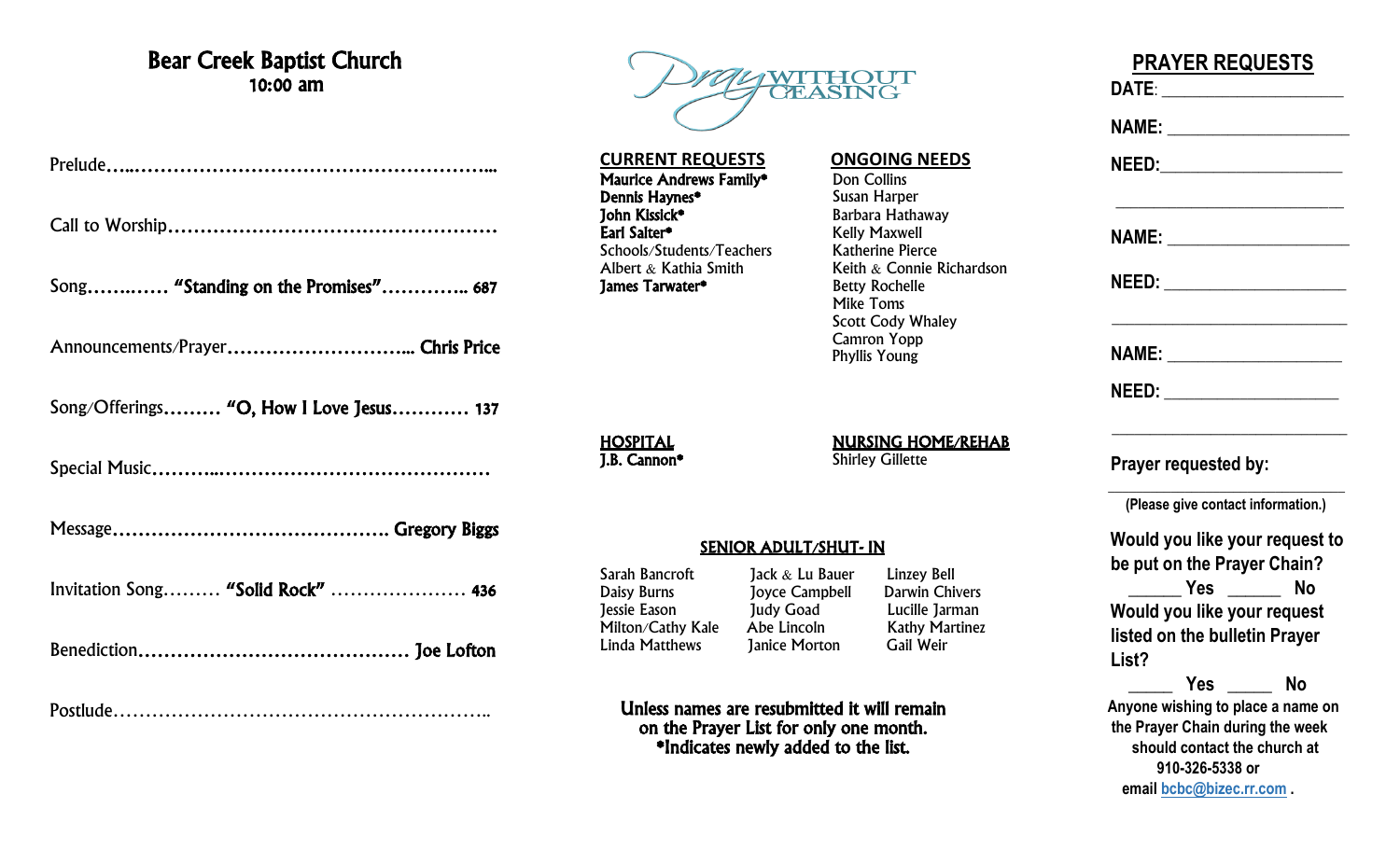# Ministry Highlights & Announcements



Welcome to today's guests. We pray your Spirit is lifted as you worship with us today at Bear Creek Baptist



If you would like to provide altar flowers on a given Sunday in 2022, please sign up on the flower list that is located on the bulletin board at the rear entrance to the building.



## **Upcoming Events**

#### **Sunday, Jan 30th**

8:45 am Sunday School 6:30 pm Praise Team 10:00 am Morning Worship 7:00 pm Youth & Kids 11:00 am **No Choir Practice Wednesday, Feb 2nd Monday, Jan 31st** 10:00 am Monday Prayer **Thursday, Feb 3rd**

#### **Tuesday, Feb 1st**

6:00 pm Evening Prayer 7:00 pm Bible Study & Prayer 7:00 pm Youth & Kids 6:30 pm Pastor Search9:00 am Roadside Clean-Up 7:00 pm Praise Team \*\*\*\*\*\*\*\*\*\*\*\*\*\*\*\*\*\*\*\*\*\*\*\*\*\*\*\*\*\*\*\*\*\*\*\*\*\*\*\*\*\*\*\*\*\*\*\*\*\*

 Birthdays/Anniversaries This Week Michelle Price Jan 25 Jimmy Sanderson Jan 27 Linda Green Feb 2 Katrina Haskell Feb 5 Don & Joyce Player Feb 4





**Altar Flowers are provided today by Carey & Janet Miller in Memory of Edwin Hurst.**